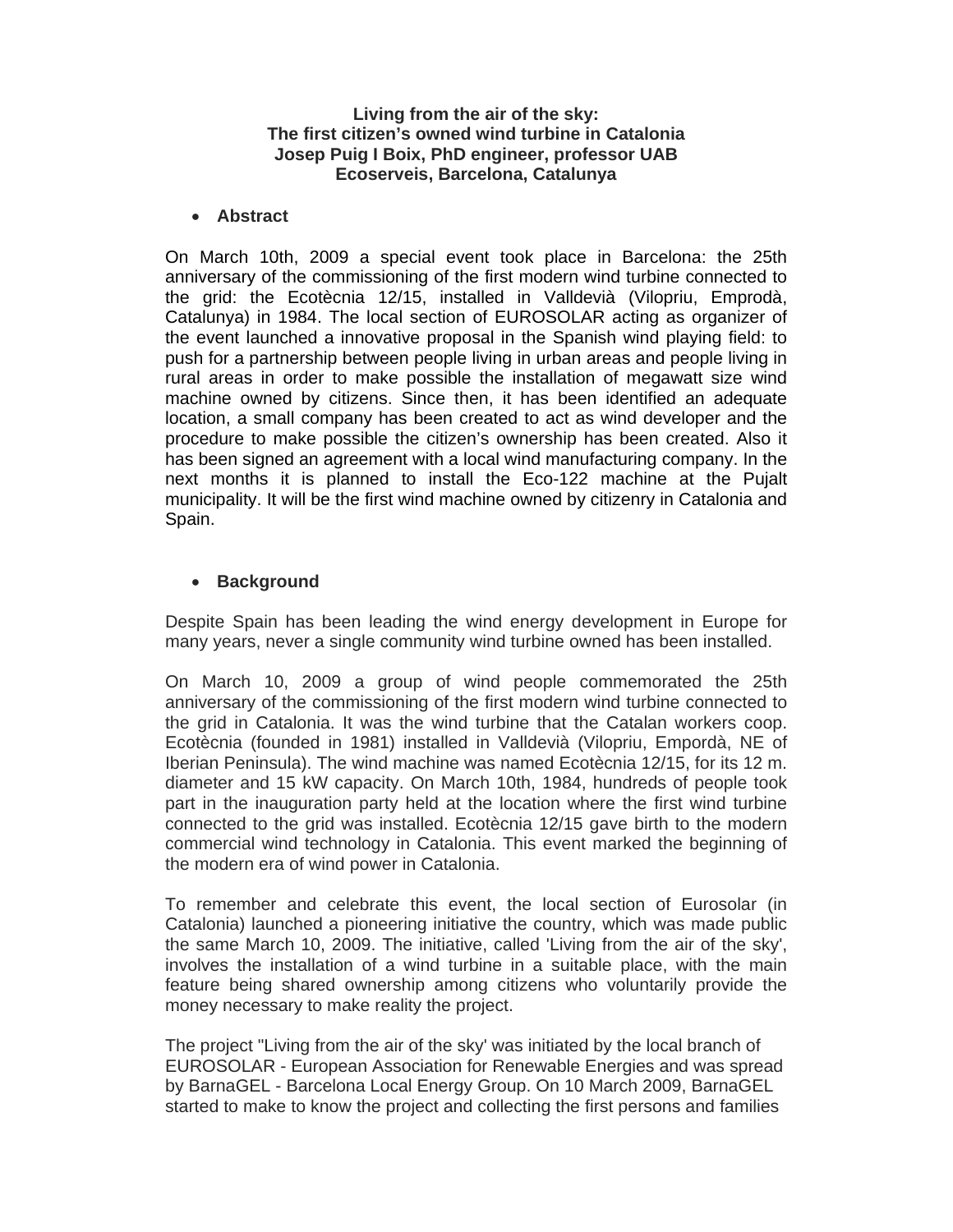interested in it.

## **The project 'Living from the air of the sky'**

To carry out the project 'Living from the air of the sky', four people came together and founded Eolpop S.L. (a small private company), a limited partnership that is responsible for the promotion and realization of the project and it is the body for issuing the shares that will allow public participation in the ownership of the turbine.

- The 4 people who built Eolpop S.L. were: Cristina Domingo (medical doctor and physician acupuncturist), Josep Puig (PhD. industrial engineer, energy professor at UAB and director of Ecoserveis), Josefa Sala (layer and xxx) and Santiago Vilanova (journalist and environmental consultant).

Eolpop S.L. it is responsible for

- finding a suitable location (good wind, easy access and proximity to the medium voltage grid),
- redaction of the project,
- to reach an agreement with the owners of the land and with the town council of the site,
- to manage all the permits,
- to choose the model of wind turbine,
- to sign the purchasing contract with the manufacturer,
- to oversee the assembly and installation of the wind machine,
- to manage the respective contracts for selling electricity,
- O&M and insurance.

The characteristics of the 'Living from the air of the sky' wind project are:

- The main goal is to install a wind turbine of shared ownership, which can generate clean and 'green' electricity that will make possible the creation of solidarity links between people living in urban areas and those living in rural areas. Today, rural areas around the world are being marginalized by the prevailing economic global system and all the urban areas are attracting young people from rural villages. Often, many rural areas are rich in natural common goods, such as sun and wind, and also have areas that can harness the sun and wind present in their boundaries, but they don't have available the necessary capital, nor the financing for harnessing the wind and sun. However, in many urban areas there are some people living in families with savings deposited in bank accounts over which they have no control and, moreover, give a very low returns.

- An additional objective is to enable people and / or families to openly express the energy they use in their everyday life is 'green' and clean, generated at the location where the wind turbine is installed.

- The cost of installation and commissioning is covered with the participation of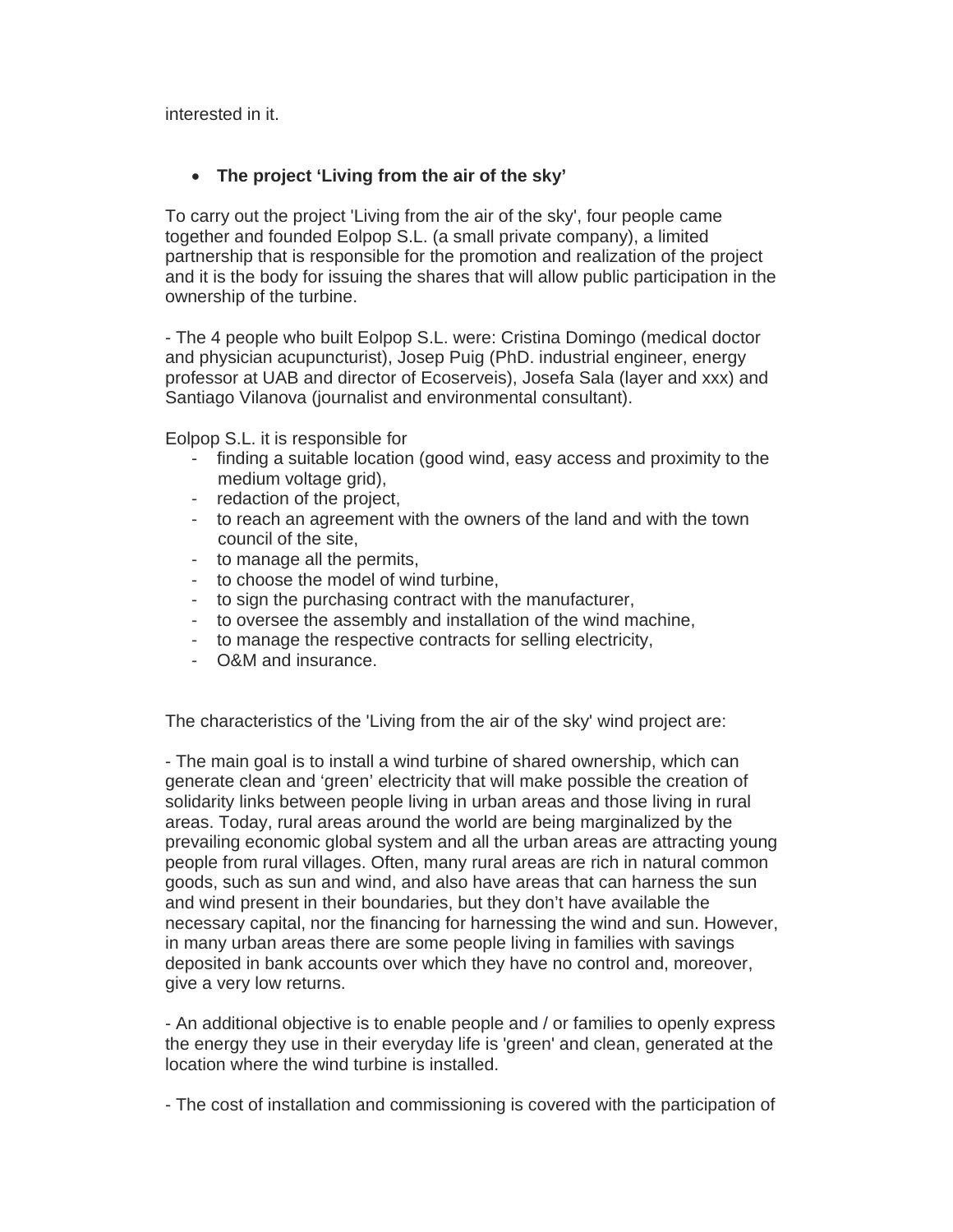people: popular shareholding, both people and / or families living in urban and rural areas, as non for profit organizations. Priority will be given to people and / or families who live around or near the site.

- The site chosen is within the municipality of Pujalt (Anoia, Catalonia), given the good wind conditions, access and connection to the medium voltage electricity grid.

- The chosen wind turbine is the model Alstom ECO-122 (formerly Ecotècnia), a wind machine specially designed for low wind areas.

### **Options for participation**

Who can participate in the wind project 'Living from the air of the sky'?. Any individual, or group of people (family), or any non-profit organisation, can participate in the project, providing the amount of money corresponding to the number of shares available to be decided. They can also participate in the project small businesses who wish to contribute to the democratization of energy systems.

- The pre-registration is finally confirmed when he has made a contribution of 100 € if it is a natural person, 250 € if it is a family and 500 € if it is a non profit. This contribution will be deducted from the contribution of capital at the time of formalizing the contribution to capital.

- The minimum investment to participate in the project will be the required to generate 1000 kWh/year of clean and 'green' electricity in the chosen location.

- The investment that each person and / or family wants to do can be calculated from its current level of energy consumption. You can choose the following options:

- Electricity consumption,

- Total consumption of electricity and thermal energy,

- Total consumption of electricity, thermal energy and energy required for motorized travel.

- Number of entries required. As the cost of the turbine is € 3,000,000 the number of people needed to make reality the project may be:

- $-3,000$  if each would bring 1,000  $\in$
- $-$  1,000 if each would bring 3,000  $\in$
- $-500$  if each would bring 6,000  $\in$
- $-$  100 if each would bring 30,000  $\in$

- Example: a family that has a domestic energy consumption of 10,950 kWh / year. This corresponds to 7,850 kWh heat (1,562 kg CO2) and 3,100 kWh electric (862 kg CO2). The journeys in private vehicles account for 10,000 kWh (2,527 kg CO2) additional. What investment should I do to meet the energy needs: a) electrical, b) heat, c) car?

- Electricity: € 1,268